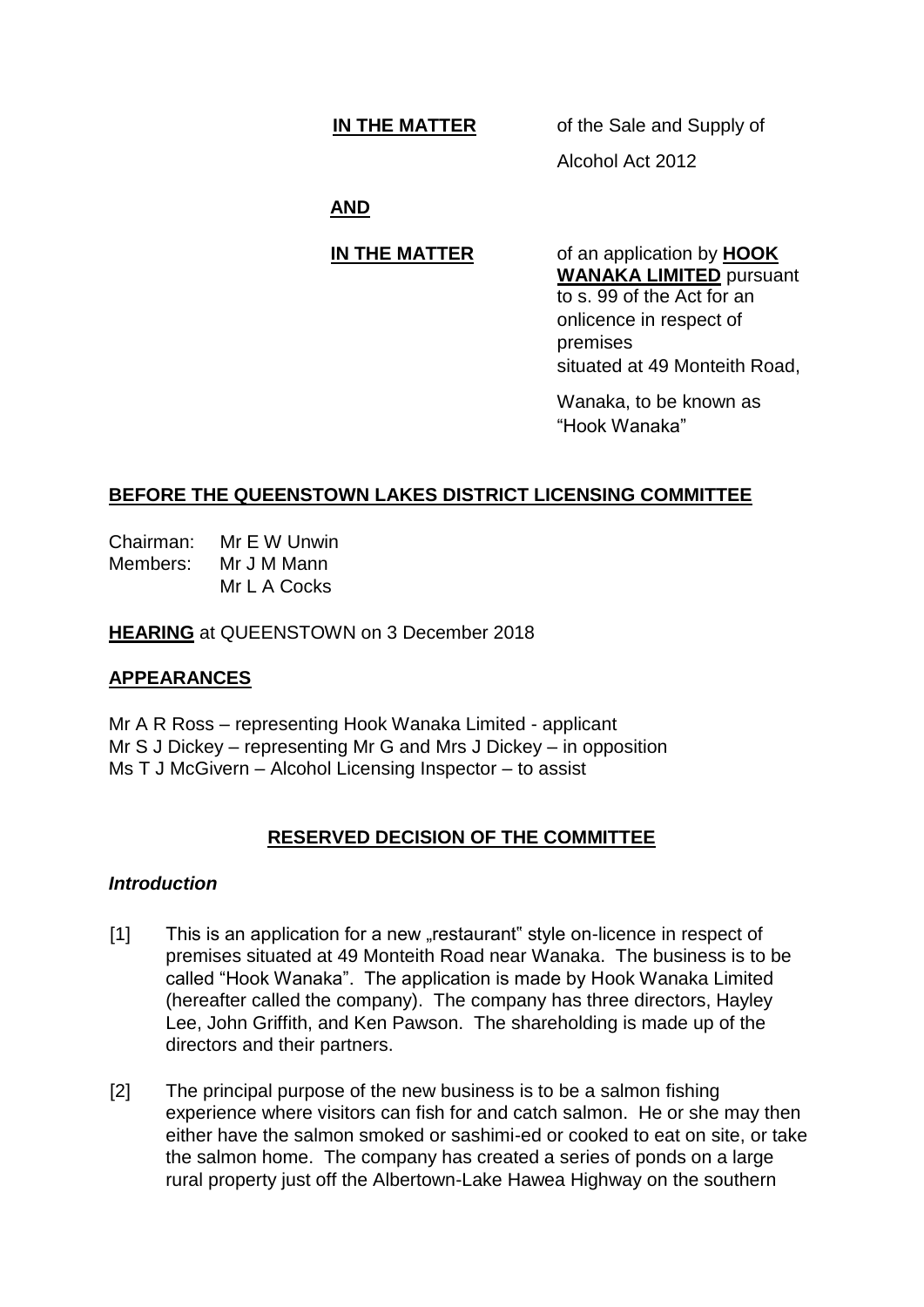side of the Clutha River. Mr and Mrs Lee live on the adjacent property. They have put years of work into developing the concept.

[3] In addition to the salmon fishing experience, the company intends to supply a variety of tasting platters and wood fired pizzas. The food on offer is to have a focus on fresh local ingredients, and will be positioned at the mid to high end of the market in terms of quality. The application itself is to enable the sale of wine or beer to match the salmon dishes, although patrons will also be able to picnic on the grounds by the salmon pools, and enjoy a glass of wine or beer when they do so. There is no intention to offer alco-pops, spirits or cocktails for sale.

[4] The company was originally granted resource consent for the project back in 2015. At that time the intention was to build a large restaurant and a manager"s house. It was later decided to scale the project down requiring a variation to the consent conditions. Instead of a large restaurant the company sought to establish two small portacoms and an outdoor courtyard. One of the portacoms will serve as a kitchen with a small servery or window hatch at which alcohol can be ordered and served. The other portacom will be used to process the salmon. The courtyard with its tables and seats will effectively replace the restaurant. This amendment was consented to in 2017. The actual resource consent is not uncomplicated and there are at least 80 separate conditions to be fulfilled.

- [5] The application for an on-licence was lodged with the Queenstown Lakes District Licensing Agency in September 2017. Basically the applicant was seeking the right to sell local beer and wine to patrons who would be able to drink the wine with their salmon or platters or pizza or indeed as part of their picnics. At the hearing the applicant acknowledged that casual drinkers would be entitled to purchase alcohol and drink it on the premises.
- [6] Because of the nature of the enterprise, the company sought to licence a large part of the property. This is to enable visitors to enjoy a drink while sitting around the pools, as well as using the seating supplied closer to the kitchen and bar area. At this stage of the development, all the seating is effectively outside. It has taken some time to reach this level of completion, but there is still work to be done before the business can be opened to the public. The company expects to open in late January by which time the relevant resource consent conditions will have been completed, and a building compliance certificate issued.
- [7] The public advertising had two errors. The applicant was shown as Graham Lee rather than the company, and the proposed trading hours were shown as "10.00am to 9.30pm the following day". The hours should have stated 10.00am to 9.30pm daily. We are satisfied that the errors were not wilful, and indeed indicated a much greater period of trading than is actually the case. Accordingly we grant a waiver under s.208 of the Act.
- [8] There were no reports in opposition either from the Police or the Medical Officer of Health. However, an objection was received from Geoff and Janice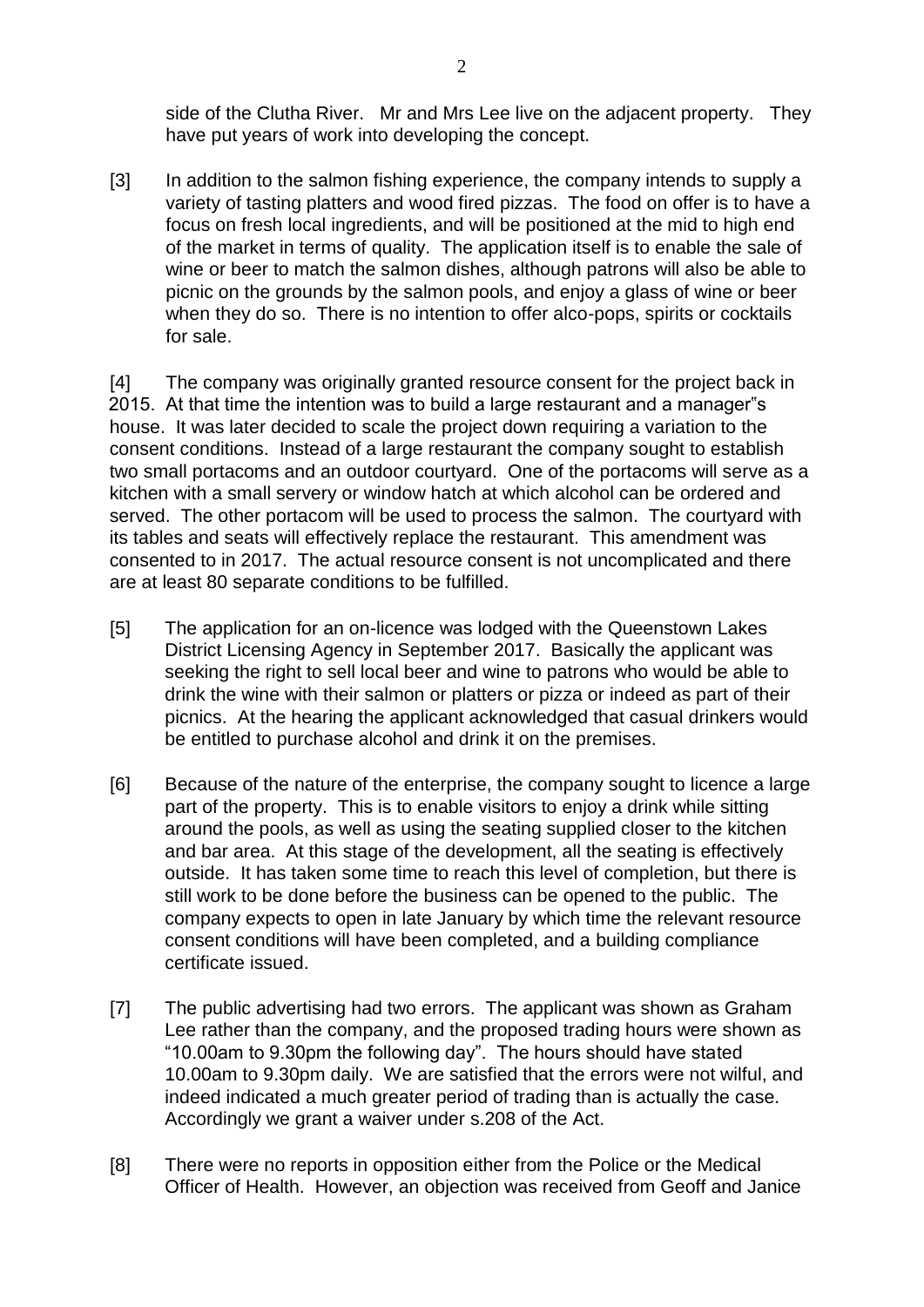[9] At the instigation of the Licensing Inspector, a meeting between the applicant and the objectors took place at the Council"s offices in October 2017, and a number of the issues were addressed. In November 2017 the objectors were advised that the application was to be put on hold while further variations to the resource consent were sought. In October 2018, a certificate was received that the business proposal met the requirements of the Resource Management Act 1991. At this stage the objectors were advised that the application was proceeding, and the company filed a noise management plan as well as a waste management plan. After consideration, the objectors decided to proceed with their objections, and the application was set down for a public hearing.

# *The Application.*

- [10] Mr Adam Ross was the company"s primary witness although Mrs Hayley Lee (one of the company"s directors) helped to clarify certain matters. Mr Ross had been appointed as the company"s General Manager of the business a month previously. He has held a Manager"s Certificate for the past two and a half years. He has been managing "Kinross Cottages" at Gibbston with a winery and bar lounge for the past three years without any issues or complaints. He argued that the "Kinross" business was broadly similar to the current proposal in that there were a number of cottages on a large licensed property with rural neighbours. He contended that he had been able to manage the business while complying with the conditions of the noise management plan, as well as the conditions of the resource consent and the licence.
- [11] Mr Ross advised that the business would start with a "soft opening" and would operate for at least a year on a reduced scale, bearing in mind that there was a limit of 25,000 fish that can be traded in the first year. He seemed to be of the view that the resource consent condition number 34 did not allow the cafe to be open if the fishing ponds were not also open at the same time. Currently the company intends to close the business in May and June. Furthermore there will be limited opening hours from July to September. The proposed operating hours for the fishing experience are from 10.00am to 5.00pm with the last rod hire at 4.00pm. In due course there will be special twilight events. The business will be closed on Tuesdays and Wednesdays.
- [12] Mr Ross stated that the business was aimed at families as well as domestic and international tourists. He added that there was a strong ecological theme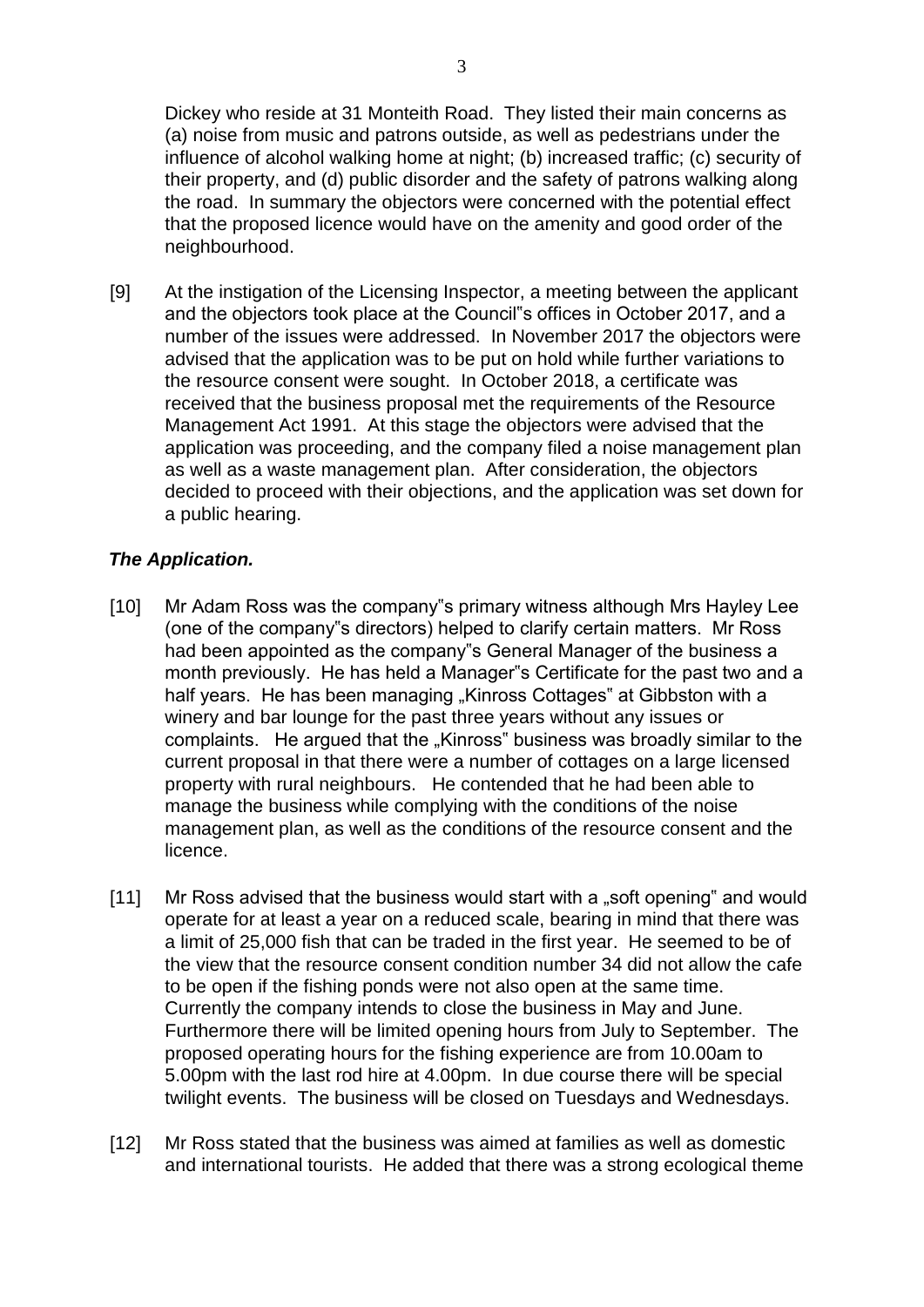running through the business with a constructed wetland treating the water as it leaves the property. Further the number of fish allowed in the pond at any one time was limited. Mr Ross referred us to the company"s host responsibility as well as the conditions of the resource consent aimed at ensuring that the salmon fishing remains the core business.

- [13] Mr Ross presented a letter that had been written to the neighbours seeking support for the project in the light of the up-coming hearing. This letter had not been sent to the objectors. In his letter he stated that the company was unable to serve alcohol once the kitchen was closed so that most nights patrons would have departed by 5.30pm. In the event the supportive letters from six neighbours were of little consequence given that two did not live on their land and the others lived on the plateau high above the complex.
- [14] Finally, Mr Ross addressed each of the individual concerns raised by the objectors. Prior to the hearing (and indeed as set out in their written objection), Mr and Mrs Dickey had indicated that they could live with restricted trading hours from

10.00am to 8.30pm. Mr Ross continued to argue for a 9.30pm closure on the basis that any reduction could affect the financial viability of the business.

## *The Licensing Inspector.*

[15] In addition to her filing a comprehensive report, Ms McGivern took an active part in the hearing and filed final written submissions. She noted that the objectors had stated that they would accept an 8.30pm closure rather than 9.30pm time requested by the company. It was their concern that if the premises were to be licensed to 9.30pm then patrons would not be leaving the premises until 10.30pm. On that basis she recommended that we impose a condition setting the time by which patrons must be off the premises.

## *The Objectors.*

- [16] Mr Stephen James Dickey was effectively standing in for his brother although Mrs Dickey was present. The evidence from the objectors included the letter sent by e mail on 16 October 2018. In this letter the objectors concluded by asking that the licence finish at 8.30pm. At the hearing, Mr and Mrs Dickey confirmed that they had purchased their property 25 years ago to enjoy the rural peaceful amenity of the area. They repeated their earlier assertion that a 9.30pm conclusion would result in patrons being on site until 10.30pm, 365 days a year.
- [17] They concluded their evidence with the following statement:

*In summary, we believe the issuing of an alcohol licence will increase the noise resulting in the loss of amenity of our quiet rural property and alcohol filled patron leaving the site will be a security risk. We would prefer that no licence be issued but if it were, restricting the hours would reduce these*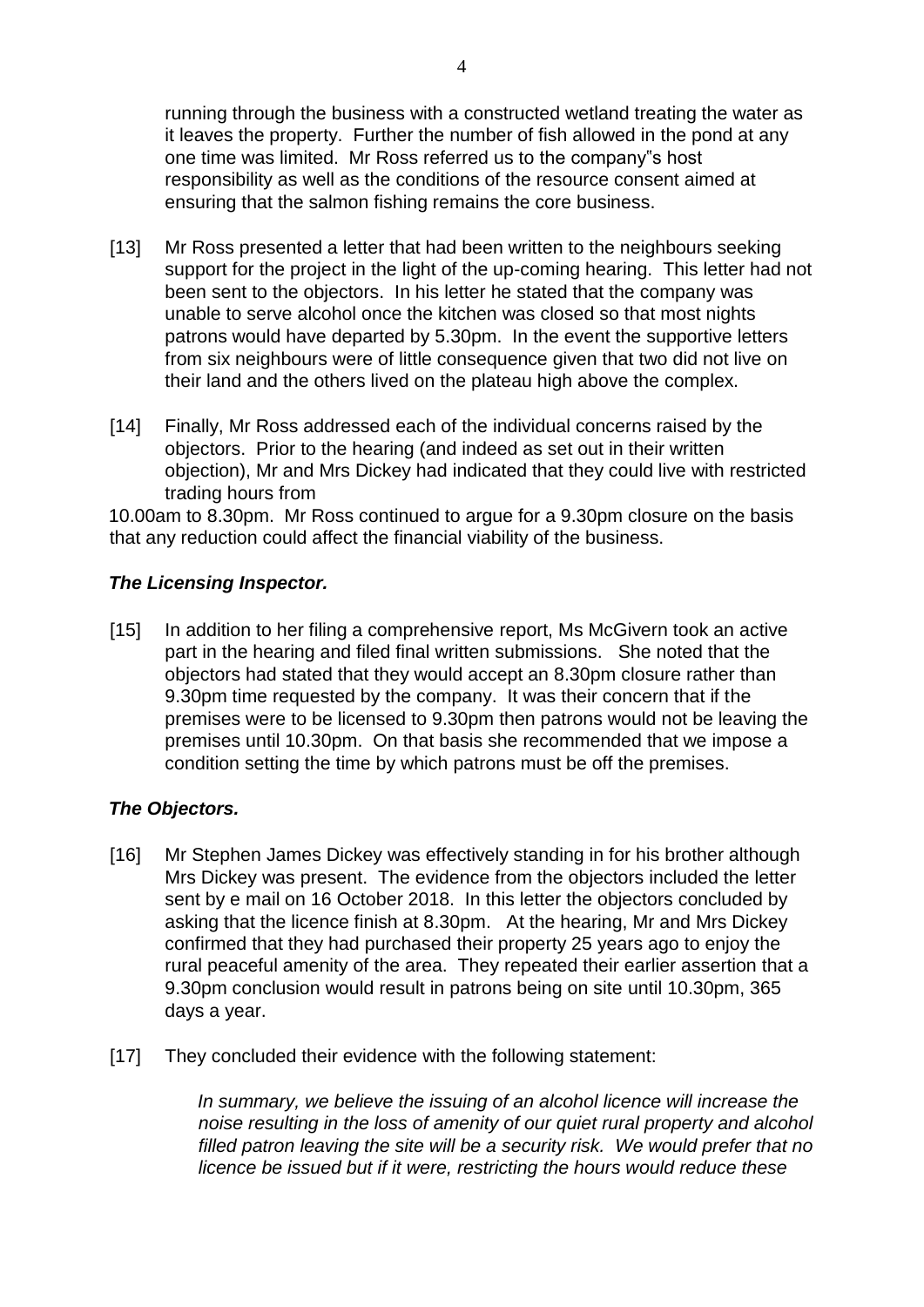*effects. The applicant says they only propose to open late occasionally in summer and never in winter, so we could live with hours restricted to 10.00am to 8.30pm in the summer and 10.00am to 7.30pm in the winter. Once the restaurant has been built and the business has been operating for a couple of years without any complaints, then the licensee can always apply for a late closing time.*

[18] When it came to final submissions, Mr Dickey changed tack. He had read the letter sent to neighbours in which the Lees had indicated that they were unable to serve alcohol once the kitchen was closed. He had also heard Mr Ross state the restaurant was not able to be open unless the pools were open. Given that the hours of operation were said to be 10.00am to 5.00pm, he then argued for a closing time of 5.00pm or 5.30pm.

### *The Committee's Decision and Reasons*

- [19] The criteria to which we must have regard when considering an application for an on-licence are set out in s.105(1) of the Act. The relevant criteria are:
	- *(a) The object of this Act.*
	- *(b) The suitability of the applicant.*
	- *(c) The days on which and the hours during which the applicant proposes to sell alcohol.*
	- *(d) The design and layout of any proposed premises.*
	- *(e) Whether the applicant is engaged in, or proposes on the premises to engage in, the sale of goods other than alcohol, lowalcohol refreshments, non-alcoholic refreshments, and food, and if so, which goods.*
	- *(f) Whether the applicant is engaged in, or proposes on the premises to engage in, the provision of services other than those directly related to the sale of alcohol, low-alcohol refreshments, non-alcoholic refreshments, and food, and if so, which services.*
	- *(g) Whether (in the Committee's opinion) the amenity and good order of the locality would be likely to be reduced, to more than a minor extent, by the effects of the issue of the licence.*
	- *(h) Whether the applicant has appropriate systems, staff, and training to comply with the law.*
	- *(i) Any matters dealt with in any report from the Police, an inspector, or a Medical Officer of Health made under section 103.*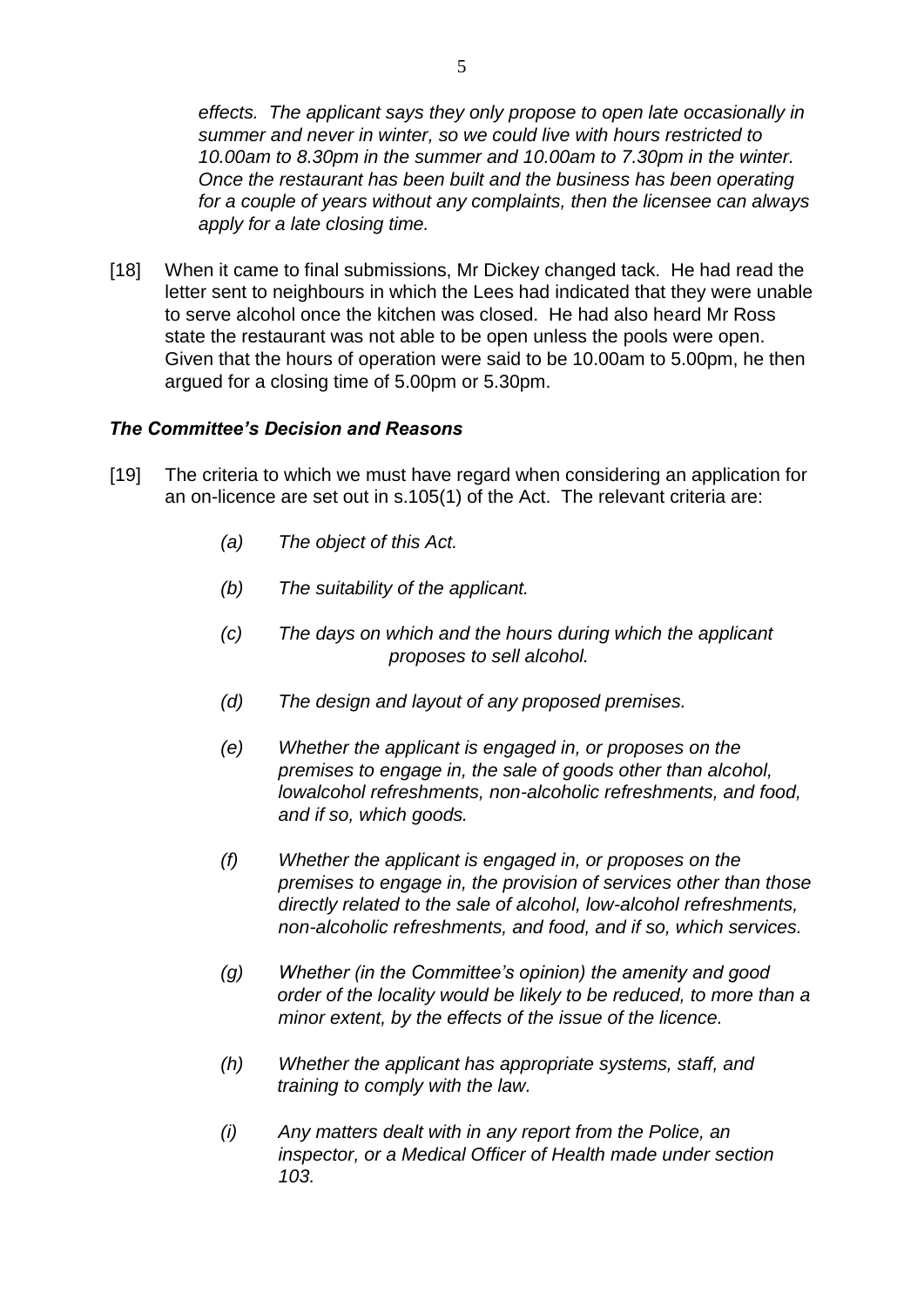- [20] The current wisdom is that in forming an opinion as to the likelihood of the amenity and good order being reduced to more than a minor extent, we are required to act in an essentially inquisitorial way.
- [21] As to the first criteria, the object of the Act is set out in s.4 as follows:

*The object of the Act is that - (a) the sale, supply, and consumption of alcohol should be undertaken safely and responsibly; and (b) the harm caused by the excessive or inappropriate consumption of alcohol should be minimised.* 

- [22] The appointment of Mr Ross, the training of other potential managers, the systems to be put in place, as well as the type of business that is going to be conducted on the site leaves us in no doubt that the object of the Act will not be compromised in any way. This is a low risk enterprise. As the company has already identified, the greatest risk relates to the possible sale and supply to minors and the company has planned to avoid that possibility. That the company is a suitable entity to operate an on-licence was not challenged in any way.
- [23] The objectors have identified two relevant criteria as follows:

*The days on which and the hours during which the applicant proposes to sell alcohol, and whether the amenity and good order of the locality would be likely to be reduced, to more than a minor extent, by the effects of issue of the licence;* 

[24] Section 106(1) of the Act is relevant and reads:

*In forming for the purposes of section 105(1)(h) an opinion on whether the amenity and good order of a locality would be likely to be reduced, by more than a minor extent, by the effects of the issue of a licence, the licensing authority or a licensing committee must have regard to –* 

- **(a)** *The following matters (as they relate to the locality):* 
	- *(i) current and possible future, noise levels;*
	- *(ii) current and possible future, levels of nuisance and vandalism;*
	- *(iii) the number of premises for which licences of the kind concerned are already held; and*
- **(b)** *The extent to which the following purposes are compatible:* 
	- *(i) the purposes for which land near the premises concerned is used:*
	- *(ii) the purposes for which those premises will be used if the licence is issued.*
- [25] Under S.5 of the Act amenity and good order of a locality is defined as: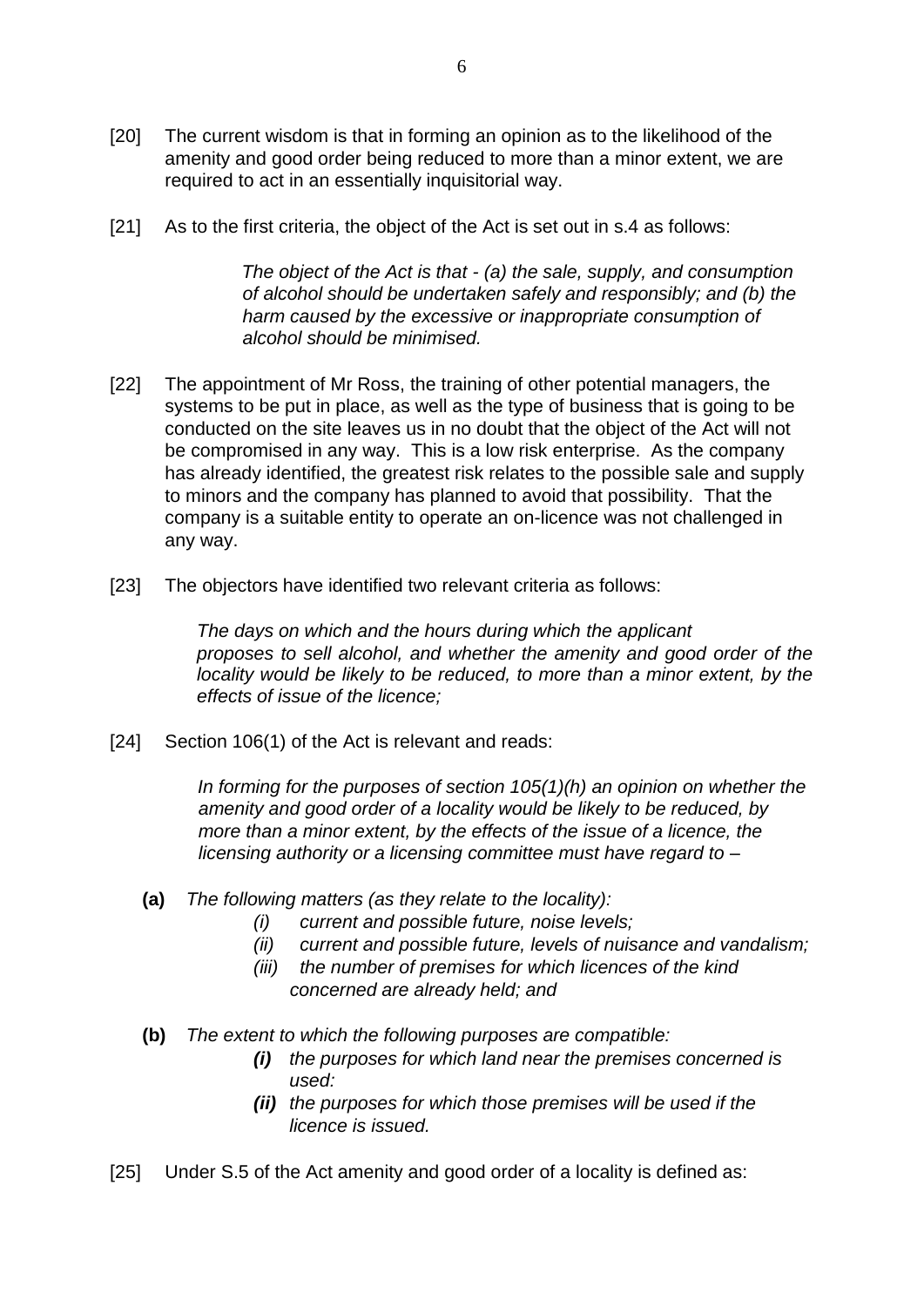*In relation to an application for a licence, means the extent to which, and ways in which, the locality in which the premises concerned are situated, is pleasant and agreeable.* 

- [26] Of course at this stage of the development, and in the absence of expert evidence, any assessment must to some extent be speculative. We are aware that the original plan met resistance, and a hearing in another jurisdiction was necessary. It has been established that a salmon fishing operation is a suitable commercial operation in a rural residential area. In other words the proposed salmon fishing business is not expected to impact adversely on the rural residential environment. The issue is whether the sale of beer and wine as part of a lunch or an evening meal might have a greater impact. The answer to that question depends to some extent on the trading hours, as well as focusing on the principal reason why people will be attracted to the site.
- [27] We are aware that there will be some noise, particularly as people will be outside. Noise is likely to be more significant and intrusive in a rural environment. With most licences, there are different closing times for the indoor and outdoor operations. Outdoor licensing hours are generally more restrictive, and we think that principle should be applied in this case. Subject to the trading hours being reduced, we have come to the opinion that the amenity and good order of the locality would not be reduced to more than a minor extent by the effects of the issue of the licence. If and when the restaurant is built then no doubt it may have extended trading hours, because the noise can then be contained.
- [28] There are concerns about the possible drunken behaviour of patrons. As we understand the proposal, the patrons will be seated when drinking either in the outdoor courtyard, or around the pools. They are more likely than not to be eating. There is strong management. We therefore do not see intoxication and its associated behaviour as being an issue in this case.
- [29] There is also the troubling issue concerning the interpretation of the resource consent conditions. We do not agree with the statements made by the company linking the hours of trade with the hours of operation of the core business. Nor do we accept there is a similar link between the opening of the kitchen and the selling of alcohol. Since the new Act was passed this type of interpretation no longer exists. The resource consent dealt with the issue under the heading *"Operating Conditions – Commercial Salmon Fishing Activity and Restaurant".*
- [30] The consent then set out a series of conditions to ensure that the restaurant did not become a separate "stand-alone" enterprise disconnected from the company"s core business. The conditions are as follows:

*32. The Restaurant and the fishing activity shall be run as one business entity and will be managed by one operator.*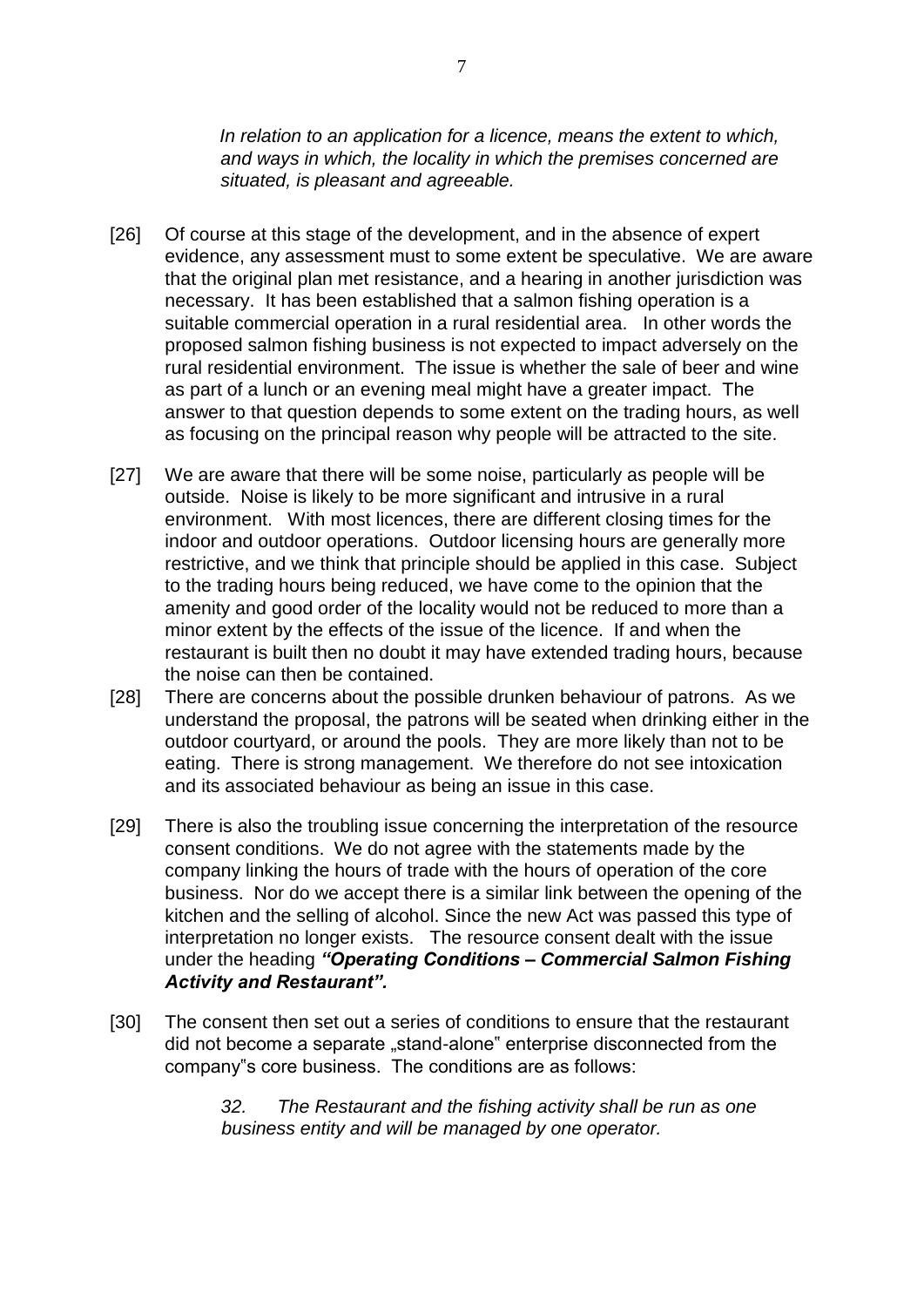*33. The hours of operation of the activities on the site shall be as follows:* 

*a) Salmon Fishing Activity* 

*10 am to dusk* 

*b) Restaurant: 10 am until 11 pm provided that the kitchen shall close by 9.30 pm and all customers shall vacate the Restaurant by 11 pm.* 

*34. The Restaurant shall only open on those days that the fish ponds are open to the public.* 

*35. The Restaurant shall not be available for exclusive hire for weddings or functions.* 

*36. All salmon in the Restaurant shall be sourced from the on-site ponds.* 

- [31] The issue is complicated by the fact that there is no restaurant at present but all parties accepted that at present the "restaurant" is presently the outdoor seating area. This is a factor that needs to be considered under the design and layout criteria. Food and beverages will be ordered either via the window hatch of the "kitchen" building or by table service.
- [32] When the conditions are looked at together, we believe that condition 34 means exactly what it says that the "restaurant" cannot open on those days (such as Tuesdays and Wednesdays, and during the winter). when the pools are closed to the public. There is no link to time nor can there be. After all one of the main purposes of the "restaurant" is to serve the salmon after it has been caught, processed and prepared for consumption. In other words it will be inevitable that at the end of the day when fishing has ceased, (say 5.00pm), salmon may be in the process of being prepared for an evening meal.
- [33] Nor do we accept the suggestion that if the kitchen is not in operation then sales of alcohol must cease. As mentioned above, this used to be the case under the former Act. This means that it is possible to sell alcohol to customers or patrons at any time during the trading hours that are granted.
- [34] We have had regard to the criteria listed above, and we are satisfied that a licence is justified as there no evidence to suggest that the granting of the application would be contrary to the object of the Act. However we consider that a similar condition to the resource consent linking the fishing experience to the sale of alcohol should be imposed. In other words alcohol may only be sold on those days that the fish ponds are open to the public.
- [35] As to the trading hours we start with the company"s proposal to operate the fishing experience from 10.00am to 5.00pm in the summer with the last rod hire at 4.00pm. Let us assume that a customer catches a salmon near closing